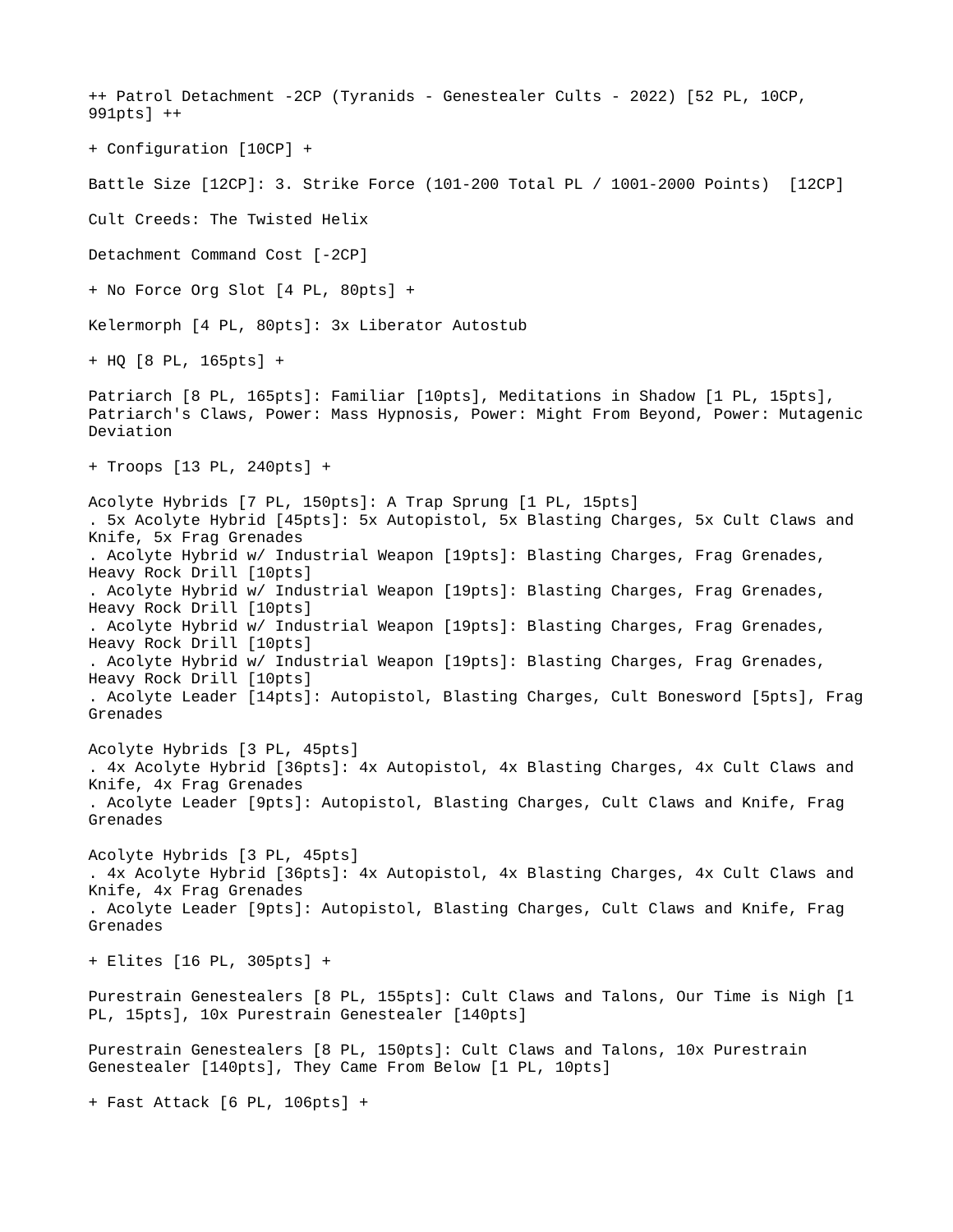```
Atalan Jackals [3 PL, 53pts]
. Atalan Jackal [17pts]: Atalan Small Arms, Blasting Charges, Demolition Charge 
[5pts]
. Atalan Jackal [12pts]: Atalan Small Arms, Blasting Charges
. Atalan Jackal [12pts]: Atalan Small Arms, Blasting Charges
. Atalan Leader [12pts]: Atalan Small Arms, Blasting Charges
Atalan Jackals [3 PL, 53pts]
. Atalan Jackal [17pts]: Atalan Small Arms, Blasting Charges, Demolition Charge 
[5pts]
. Atalan Jackal [12pts]: Atalan Small Arms, Blasting Charges
. Atalan Jackal [12pts]: Atalan Small Arms, Blasting Charges
. Atalan Leader [12pts]: Atalan Small Arms, Blasting Charges
+ Dedicated Transport [5 PL, 95pts] +
Goliath Truck [5 PL, 95pts]: Cache of Demolition Charges [5pts], Heavy Stubber, 
Twin Autocannon
++ Patrol Detachment 0CP (Tyranids) [50 PL, -2CP, 1,006pts] ++
+ Configuration +
Detachment Command Cost
Hive Fleet: Leviathan
+ Stratagems [-1CP] +
Progeny of the Hive [-1CP]
+ HQ [5 PL, -1CP, 95pts] +
Neurothrope [5 PL, -1CP, 95pts]: Claws and Teeth, Power: Catalyst, Power: Smite, 
Stratagem: Alpha Leader-Beast [-1CP], Warlord, Warlord Trait: Strategic Adaptation,
Warlord Trait: Swarm Leader
+ Troops [23 PL, 456pts] +
Termagants [9 PL, 196pts]
. 28x Termagant (Devourer) [196pts]: 28x Devourer [56pts]
Termagants [9 PL, 182pts]
. 26x Termagant (Devourer) [182pts]: 26x Devourer [52pts]
Tyranid Warriors [5 PL, 78pts]: Adrenal Glands [3pts], Synaptic Link: Bioweapon 
Bond [1 PL, 15pts]
. Tyranid Warrior [20pts]: Lash Whip and Bonesword [3pts], Scything Talons
. Tyranid Warrior [20pts]: Lash Whip and Bonesword [3pts], Scything Talons
. Tyranid Warrior [20pts]: Lash Whip and Bonesword [3pts], Scything Talons
+ Elites [22 PL, 455pts] +
Hive Guard [12 PL, 270pts]
. Adaptive Physiology: Enhanced Resistance
. 6x Hive Guard (Impaler) [270pts]: 6x Impaler Cannon [60pts]
Maleceptor [10 PL, 185pts]: Massive Scything Talons, Power: Onslaught, Synaptic 
Link: Focal Essence [1 PL, 15pts]
```